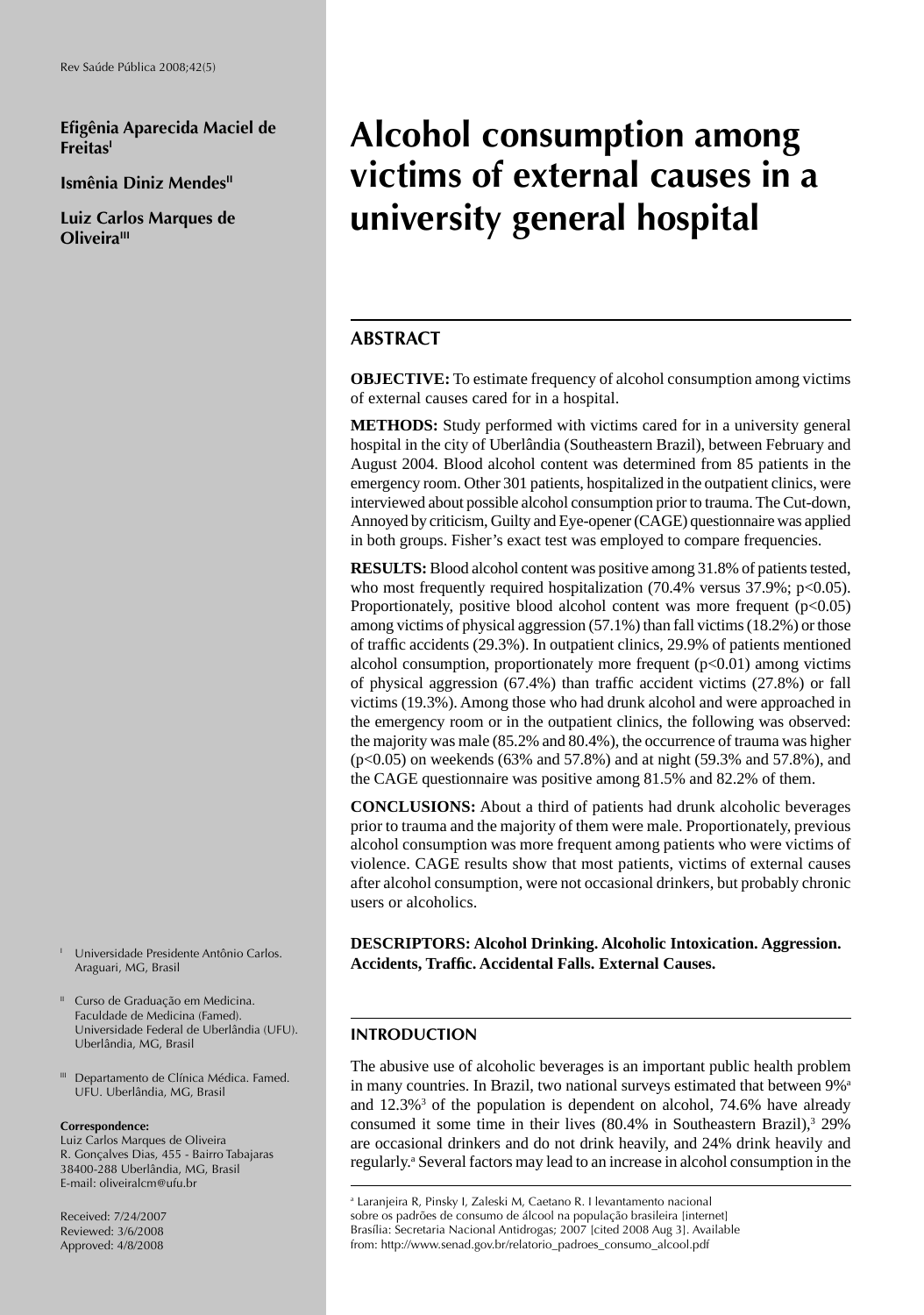population, such as easy access, low cost and marketing.2 In addition, alcohol drinking is socially acceptable, sometimes even in amounts considered abusive, it is used as a way to facilitate inter-personal relationships and establish social bonds, and it may also be part of the code of politeness in several contexts.17

Abusive and/or inadequate consumption of this substance can lead to serious organic, psychological and social consequences. Among these are the occurrences of injuries from external causes, especially accidents or violence, described by the *"Política Nacional de Redução da Morbi-mortalidade por Acidentes e Violência"* (National Policy on the Reduction of Morbimortality from Accidents and Violence) as the group of occurrences that causes death or health problems and require care in health services. Accident is viewed as the "unintentional and avoidable event, which causes physical and/or emotional injuries", and violence as the "event represented by actions performed by individuals, groups, nations or classes that cause physical, emotional, moral and/or spiritual harm to oneself or to others".<sup>a</sup>

A multicenter study with victims of non-fatal external causes involving 10 countries revealed that 18.1% of these victims had consumed alcoholic beverages during the six hours that preceded the event; the lowest frequency was found in Canada (6%) and the highest in New Zealand (38.5%).<sup>1</sup> In Europe, alcohol is believed to be associated with 40-60% of unintentional injury cases and those of violence.22 Some studies have been performed in Brazil to assess the relationship between alcohol abuse and the occurrences of external causes, usually in metropolitan areas or state capitals. In the city of São Paulo, Southeastern Brazil, positive blood alcohol content (BAC) was observed among 11% of patients, victims of non-fatal traumas, who were cared for in an emergency room;<sup>21</sup> among 28.9% of patients cared for in a trauma care center, victims of transportation accidents, falls, aggressions and others; $11$  and among approximately 50% of fatal victims of external causes in 1994.4

Alcoholic beverage abuse has an important impact on violence rates. In the city of São Paulo, 42.5% of homicide victims, submitted to a toxicology test, had consumed alcohol,<sup>10</sup> and in the city of Curitiba, Southern Brazil, 50.2% of victims of interpersonal aggression by firearm or bladed weapon, cared for in an emergency room, were under the influence of alcohol.<sup>12</sup>

The present study aimed to estimate the frequency of prior alcoholic beverage consumption among victims of injuries from external causes cared for in a hospital.

#### **METHODS**

The study was performed in a regional reference university general hospital, which is in partnership with the *Sistema Único de Saúde* – SUS (Unified Health System), in the city of Uberlândia, located in a countryside of Southeastern Brazil, between February and August 2004. The population was 600,369 inhabitants, as estimated by the *Instituto Brasileiro de Geografi a e Estatística –* IBGE (Brazilian Institute of Geography and Statistics) for 2006, with a substantial urban expansion. According to data from the Brazilian Ministry of Health, in 2005, a total of R\$ 4,605,089.59 were spent on 3,494 hospitalizations due to external causes.

Patients included in this study were victims of injuries from external causes, aged 18 or older, and cared for in the emergency room or hospitalized in the surgery or trauma outpatient clinics.

A total of 85 patients were assessed in the emergency room upon admission. They were interviewed with a questionnaire about their socioeconomic conditions and characteristics, such as sex, age, level of education, marital status, family income and information related to the event that led them to seek a hospital. The Cutdown, Annoyed by criticism, Guilty and Eye-opener (CAGE) questionnaire was also applied to each patient to diagnose chronic abuse of or dependence on alcohol. CAGE was positive when two or more affirmative responses were given to its four questions.<sup>9</sup> Blood samples were subsequently collected from each patient who agreed to participate in the study to have their BAC determined. In addition, the progress of each case was assessed: discharge, hospitalization or death.

Interviews were conducted by authors in 6-hour day shifts, from 6:30am to 12:30pm, or from 12:30pm to 6:30pm, and 12-hour night shifts, that is, from 6:30pm to 6:30am. The day and night shifts were performed every other day and, after a random choice, the first shift fell on a Tuesday morning. The weekend was the period between 6:00pm on Friday and 6:00am on Monday.

Blood samples were collected in glass tubes with separating gel and, after centrifugation, the serum was stored at -20°C. The TDx/TDxFLx-Ethanol reagent kit (Abbott, Abbott Park, IL, USA) was used to determine BAC; samples were considered positive when BAC was equal to or above 0.1 g/l of blood, in accordance with the maker's recommendations. To maintain patient confidentiality, the samples, as well as the interviews, were only identified with cardinal numbers.

A total of 301 patients, hospitalized due to injuries from external causes, were consecutively assessed in the general surgery or trauma outpatient clinics. Those

a Ministério da Saúde. Secretaria de Políticas de Saúde. Política nacional de redução da morbimortalidade por acidentes e violência. Rev Saude Publica. 2000;34(4):427-30.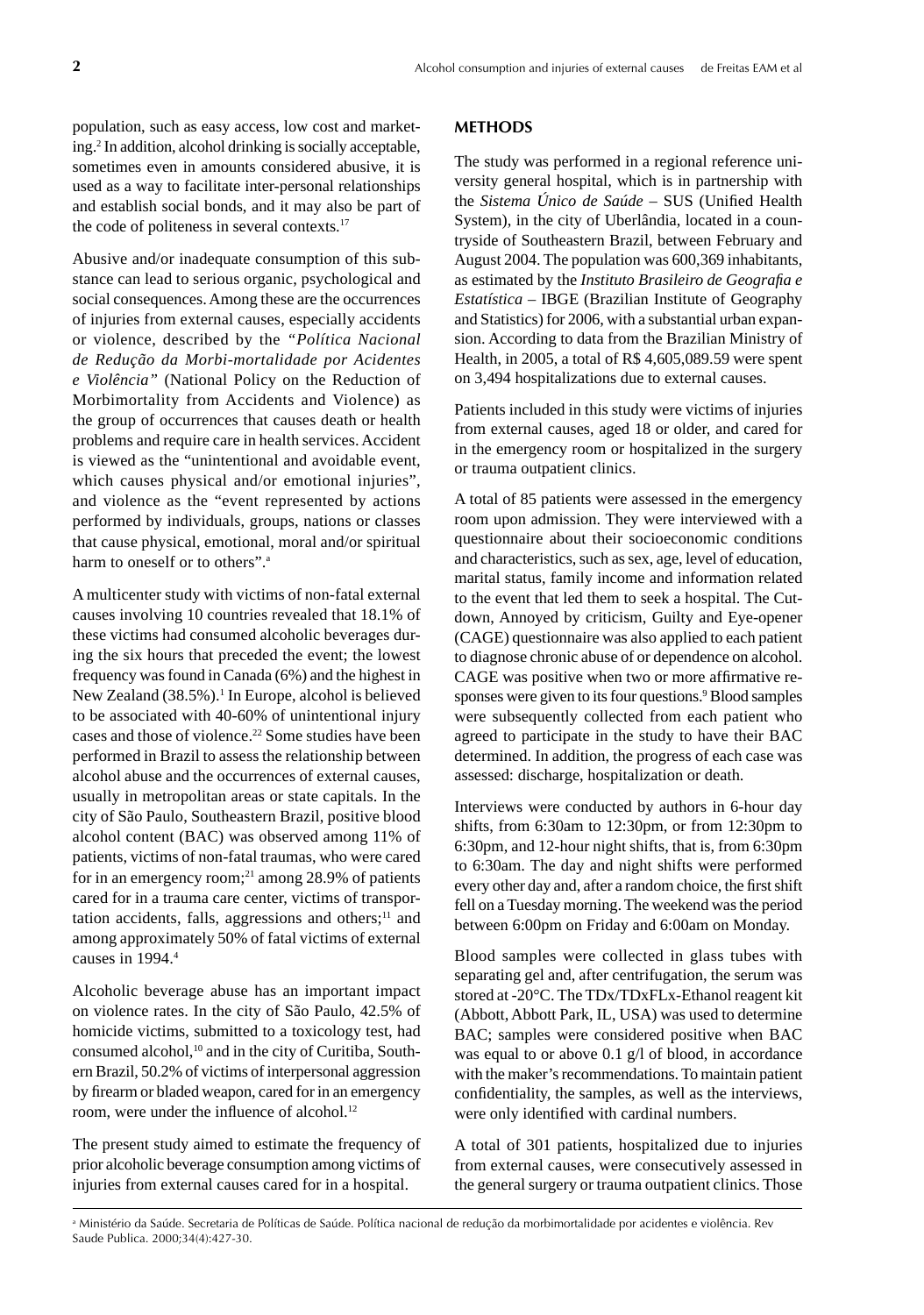who had already been interviewed in the emergency room were excluded and none of the patients approached refused to participate in the study. Patients were asked: about their socioeconomic conditions, about the trauma that led to their hospitalization, and whether they had a history of alcohol use prior to this event. The CAGE questionnaire was also applied to all patients studied. History of alcoholic beverage use was positive when one reported consuming at least one beer bottle (660ml) or two shots of distilled spirits (100ml) (whiskey, vodka, or *cachaça,* a type of Brazilian distilled spirit), equivalent to 25g and  $32g$  of ethanol, respectively,<sup>18</sup> until six hours before trauma. Consumption of approximately 44g produces concentrations between 0.4g/l and 0.9g/l of blood, depending on the type of drink and previous consumption of food or not.19

Patients under 18 years of age were not included in the study. Other two patients were also excluded in the emergency room, once they had orotracheal intubation and were not accompanied, thus unable to communicate, and three others who did not agree to participate. The doctor in charge of the patient was the one responsible for diagnosing the type of injury of external cause.

The chi-square test or Fisher's exact test were employed to compare the frequencies analyzed, and  $p<0.05$  was considered significant.

This project was approved by the institutional research ethics committee. An informed consent form was signed by each patient or family member for their participation.

## **RESULTS**

Table 1 shows data from the 85 patients assessed in the emergency room: 67 (78.8%) were male and 18 (21.2%) were female, with a mean age and standard deviation (SD) of  $34.8 \pm 13.1$ ; the predominant age group was from 18 to 25 years (30.6%). The majority of patients had completed up to elementary school (62.4%), were not married (62.3%), and had a monthly income of up to three minimum wages (77.6%). The most frequent type of external cause was traffic accident (68.2%), followed by physical aggression (16.5%), falls (12.9%) and others (2.4%).

BAC was positive among 27 patients (31.8%), of which 24 (28.2%) had more than 0.6g/l. The predominant age group was between 31 and 40 years (37%), most of which were male (85.2%) and not

|                             | <b>BAC</b>     |               |              |               | CAGE           |               |              |               |              |               |
|-----------------------------|----------------|---------------|--------------|---------------|----------------|---------------|--------------|---------------|--------------|---------------|
| Variable                    | Positive       |               | Negative     |               | Positive       |               | Negative     |               | Total        |               |
|                             | $\mathsf{n}$   | $\frac{0}{0}$ | $\mathsf{n}$ | $\frac{0}{0}$ | $\mathsf{n}$   | $\frac{0}{0}$ | $\mathsf{n}$ | $\frac{0}{0}$ | $\mathsf{n}$ | $\frac{0}{0}$ |
| Sex                         |                |               |              |               |                |               |              |               |              |               |
| Male                        | 23             | 27.0          | 44           | 51.8          | 32             | 37.6          | 35           | 41.2          | 67           | 78.8          |
| Female                      | $\overline{4}$ | 4.7           | 14           | 16.4          | $\overline{4}$ | 4.7           | 14           | 16.5          | 18           | 21.2          |
| Total                       | 27             | 31.8          | 58           | 68.2          | 36             | 42.4          | 49           | 57.6          | 85           | 100           |
| Age group (years)           |                |               |              |               |                |               |              |               |              |               |
| $18 - 25$                   | $\overline{4}$ | 4.7           | 22           | 25.9          | 7              | 8.2           | 19           | 22.4          | 26           | 30.6          |
| $25 - 30$                   | 3              | 3.5           | 12           | 14.1          | 5              | 5.9           | 10           | 11.8          | 15           | 17.6          |
| $30 - 40$                   | 10             | 11.7          | 6            | 7.1           | 13             | 15.3          | 3            | 3.5           | 16           | 18.8          |
| $40I - 50$                  | 5              | 5.9           | 10           | 11.7          | 7              | 8.2           | 8            | 9.4           | 15           | 17.6          |
| $\geq 50$                   | 5              | 5.9           | 8            | 9.4           | 4              | 4.7           | 9            | 10.6          | 13           | 15.3          |
| Level of education          |                |               |              |               |                |               |              |               |              |               |
| $\leq$ Elementary<br>school | 22             | 25.9          | 31           | 36.5          | 29             | 34.1          | 24           | 28.2          | 53           | 62.4          |
| ≥High-school                | 5              | 5.9           | 27           | 31.8          | 7              | 8.2           | 25           | 29.4          | 32           | 37.6          |
| Marital status              |                |               |              |               |                |               |              |               |              |               |
| Married                     | 10             | 11.7          | 22           | 25.9          | 12             | 14.1          | 20           | 23.5          | 32           | 37.6          |
| Not married*                | 17             | 20.0          | 36           | 42.3          | 24             | 28.2          | 29           | 34.1          | 53           | 62.3          |
| Income**                    |                |               |              |               |                |               |              |               |              |               |
| $\leq$ 3                    | 26             | 30.6          | 40           | 47.0          | 35             | 41.2          | 31           | 36.5          | 66           | 77.6          |
| >3                          | 1              | 1.2           | 18           | 21.2          | 1              | 1.2           | 18           | 21.2          | 19           | 22.4          |

**Table 1.** Characteristics of patients cared for in the emergency room, according to BAC positivity and CAGE questionnaire. Uberlândia, Southeastern Brazil, 2004. (n=85)

CAGE: *Cut-down, Annoyed by criticism, Guilty and Eye-opener*

 $*$  Single (n=43), separated (n=6), divorced (n=3), widowed (n=1);

\*\* Family income in minimum wages per month.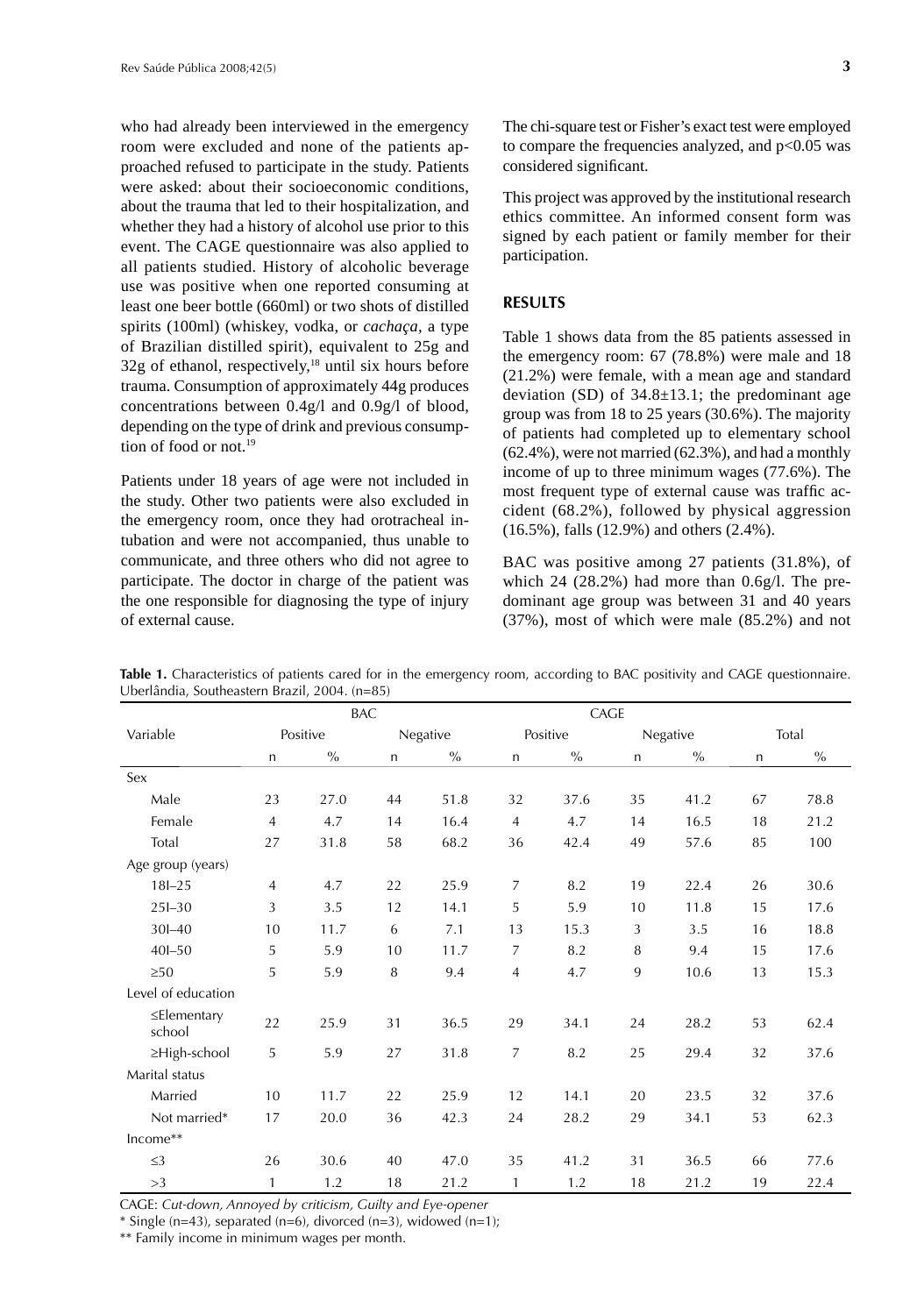married (63%), had completed up to elementary school (81.5%), and whose monthly income was up to three minimum wages (96.3%). The frequency of patients who had completed high-school or university, or with a family income above three minimum wages was higher (p<0.05) among negative BAC patients (31.8%) and 21.2%, respectively) than those with positive BAC (5.9% and 1.2%, respectively). The frequency of positive BAC was, proportionately, similar among men (34.3%) and women (22.2%), and among those who were married (32.1%) and not married (31.2%).

Positive BAC was proportionately more frequent (p<0.05) among victims of physical aggression (57.1%) than those of fall (18.2%), and also tended  $(p>0.05)$  to be more frequent than those of traffic accidents (29.3%) (Table 3).

Among positive BAC patients, the most frequent types of injuries were the cut-contusion injuries (30.2%) and fractures (25.6%); head trauma was observed among 34.5% and the only case of amputation (left lower limb) was found among these. In addition, the frequency of accidents on weekends  $(63\%; p<0.01)$  and at night  $(59.3\%; p<0.05)$  was higher among positive BAC patients than those with negative BAC, where accidents happened more frequently during the day (62.1%), on weekdays (70.7%).

Of all the 85 emergency room patients, 36 of them showed positive CAGE (42.4%), more frequent (p<0.05) among men (88.9%) than women (11.1%). The frequency of high-school or university levels and family income above three minimum wages were higher  $(p<0.01)$  in the subgroup of negative CAGE patients (29.4%) than those with positive CAGE (8.2%). Among positive CAGE patients, the type of external cause that was proportionately more frequent  $(p<0.05)$  was physical aggression  $(64.3%)$  in relation to traffic accidents  $(34.5\%)$ ; there were no significant differences between the frequencies of fall (63.6%) and aggression, or between fall and traffic accidents (Table 3). Of all the 36 positive CAGE patients, 22 (61.1%) had positive BAC, and 14 (38.9%) had negative BAC; among the 49 negative CAGE patients, five (10.2%) had positive BAC and  $44 (89.8%)$  had negative BAC ( $p<0.01$ ). The frequency of positive CAGE questionnaire was higher  $(p<0.01)$  among positive BAC patients  $(81.5%)$  than those with negative BAC (24.1%). All the four female positive BAC patients had a positive CAGE.

In terms of the patients' progress after care in the emergency room, the frequency of need for hospitalization was higher  $(p<0.05)$  among positive BAC patients (19/27; 70.4%) than among those with negative BAC (22/58; 37.9%), and none of the patients assessed died.

|                     | History of alcoholic beverage consumption |      |          |      |              | CAGE |          |      |              |               |
|---------------------|-------------------------------------------|------|----------|------|--------------|------|----------|------|--------------|---------------|
| Variable            | Positive                                  |      | Negative |      | Positive     |      | Negative |      | Total        |               |
|                     | $\mathsf{n}$                              | $\%$ | n        | $\%$ | $\mathsf{n}$ | $\%$ | n        | $\%$ | $\mathsf{n}$ | $\frac{0}{0}$ |
| Sex                 |                                           |      |          |      |              |      |          |      |              |               |
| Male                | 84                                        | 27.9 | 158      | 52.5 | 110          | 36.5 | 132      | 43.9 | 242          | 80.4          |
| Female              | 6                                         | 2.0  | 53       | 17.6 | 10           | 3.3  | 49       | 16.3 | 59           | 19.6          |
| Total               | 90                                        | 29.9 | 211      | 70.1 | 120          | 39.9 | 181      | 60.1 | 301          | 100           |
| Age group (years)   |                                           |      |          |      |              |      |          |      |              |               |
| $18 - 25$           | 20                                        | 6.6  | 40       | 13.3 | 28           | 9.3  | 32       | 10.6 | 60           | 19.9          |
| $25I - 30$          | 20                                        | 6.6  | 30       | 10.0 | 20           | 6.6  | 30       | 10.0 | 50           | 16.6          |
| $30 - 40$           | 24                                        | 8.0  | 35       | 11.6 | 30           | 10.0 | 29       | 9.6  | 59           | 19.6          |
| $40I - 50$          | 16                                        | 5.3  | 37       | 12.3 | 20           | 6.6  | 33       | 11.0 | 53           | 17.6          |
| $I - 50$            | 10                                        | 3.3  | 69       | 22.9 | 22           | 7.3  | 57       | 18.9 | 79           | 26.2          |
| Level of education  |                                           |      |          |      |              |      |          |      |              |               |
| I-Elementary school | 73                                        | 24.3 | 146      | 48.5 | 92           | 30.6 | 127      | 42.2 | 219          | 72.8          |
| I-High-school       | 17                                        | 5.6  | 65       |      | 28           | 9.3  | 54       | 17.9 | 82           | 27.2          |
| Marital status      |                                           |      |          |      |              |      |          |      |              |               |
| Married             | 41                                        | 13.6 | 91       | 30.2 | 45           | 14.9 | 87       | 28.9 | 132          | 43.8          |
| Not married*        | 49                                        | 16.3 | 120      | 39.9 | 72           | 23.9 | 97       | 32.2 | 169          | 56.2          |
| Income**            |                                           |      |          |      |              |      |          |      |              |               |
| $I-3$               | 57                                        | 18.9 | 132      | 43.8 | 84           | 27.9 | 105      | 34.9 | 189          | 62.8          |
| >3                  | 33                                        | 11.0 | 79       | 26.2 | 26           | 8.6  | 86       | 28.6 | 112          | 37.2          |

**Table 2.** Characteristics of patients hospitalized in the surgery and trauma outpatient clinics, according to history of alcoholic beverage consumption and CAGE questionnaire results. Uberlândia, Southeastern Brazil, 2004. (n=301)

CAGE: *Cut-down, Annoyed by criticism, Guilty and Eye-opener* 

 $*$  Single (n=33), separated (n=9), divorced (n=5), widowed (n=2);

\*\* Family income in current minimum wages per month.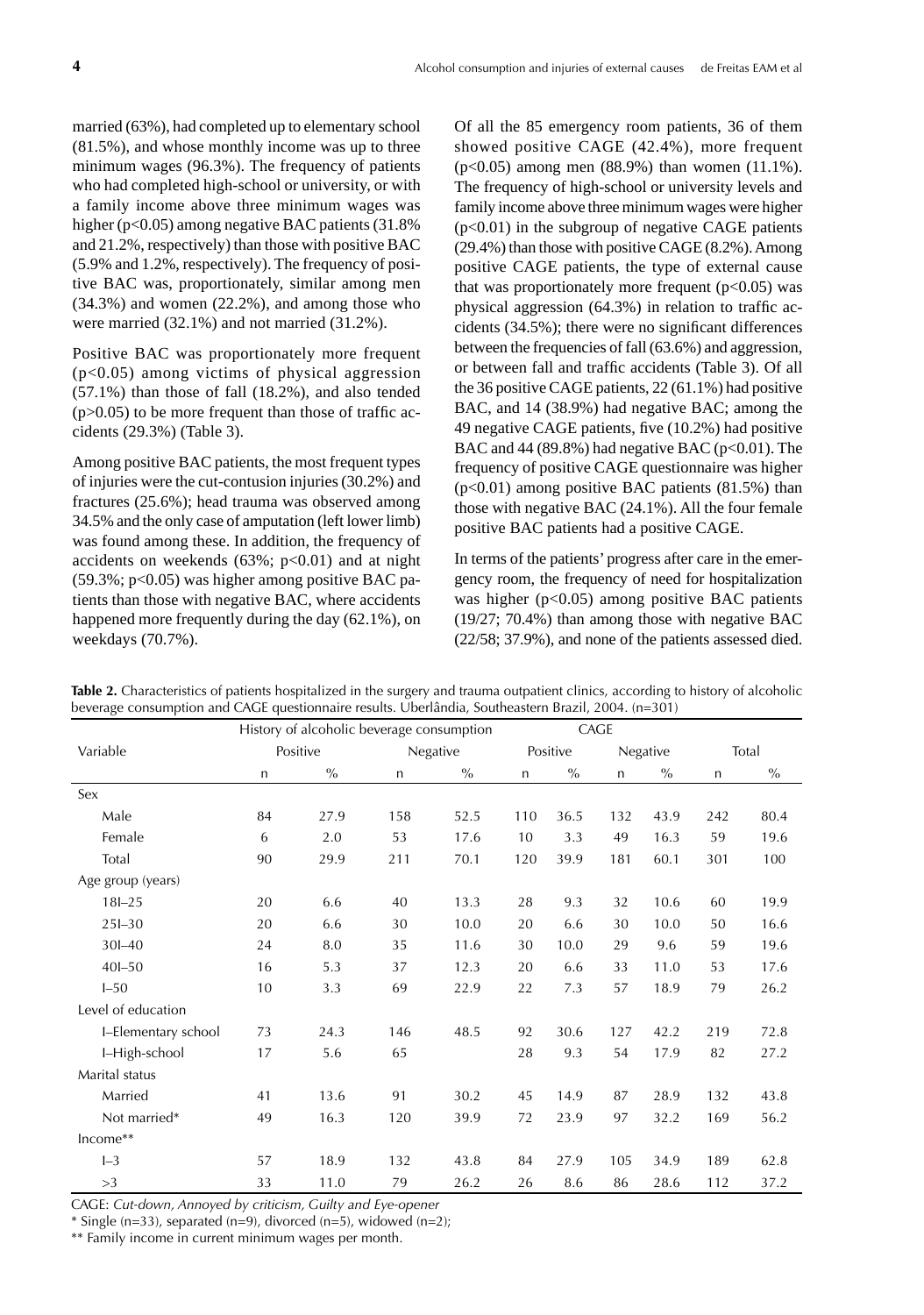Of all the 301 patients hospitalized in the outpatient clinics because of injuries from external causes, the majority were male (80.4%), had completed up to elementary school (72.8%), had a monthly family income of up to three minimum wages (62.8%), but with none of the age groups assessed predominating (Table 2). Among all these patients, 90 (29.9%) reported alcohol consumption before trauma, and the minimum amount consumed was two beer bottles of 660ml and two shots of distilled spirits. Of all patients who reported alcohol consumption, the majority  $(93.3\%)$  were male  $(p<0.01)$ and not married (55.4%), had completed elementary school (81.1%), and had a family income of up to three minimum wages (63.3%). The frequency of high-school and university levels was higher  $(p<0.05)$  among patients who reported no alcohol consumption (30.8%) than those who reported positively (18.9%). Proportionately, alcoholic consumption was more frequent  $(p<0.01)$ among victims of physical aggression (67.4%) than those of traffic accident  $(27.8\%)$  or falls  $(19.3\%)$ . (Table 3)

Spinal cord injuries or head trauma were more frequent ( $p<0.05$ ) among patients who reported alcoholic consumption (66.6% and 37.6%, respectively) than those with negative history (33.3% and 10.9%, respectively).

The CAGE questionnaire was positive among 120 (39.9%) patients (Table 2). Positive CAGE was more frequent  $(p<0.01)$  among victims of physical aggression  $(74.4\%)$  when compared to those of traffic accidents (40.7%) (Table 3), among men (91.7%) and among those with a family income lower than three minimum wages (Table 2). Of all these positive CAGE patients, 74 (61.7%) reported alcoholic consumption prior to accident, whereas 46 (38.3%) reported no alcoholic use  $(p<0.01)$ . The frequency of positive CAGE questionnaire was higher  $(p<0.01)$  among patients who reported alcoholic consumption (82.2%) than those who did not report alcoholic consumption (21.8%).

Among patients who reported previous alcoholic consumption, the frequency of accidents on weekends  $(57.8\%; p<0.01)$  and at night  $(57.8\%; p<0.05)$  was higher than among those who reported no alcoholic consumption, when the majority of accidents occurred during the day (69.2%) and on weekdays (64%).

#### **DISCUSSION**

Despite the different assessment methods employed to diagnose alcoholic consumption among victims of external causes in outpatient clinics and emergency rooms, the results obtained were comparable. The frequency of positive BAC observed in the emergency room was similar to that found among victims of external causes admitted to an urban trauma care center in the city of São Paulo  $(28.9\%)$ .<sup>11</sup> However, a higher frequency was observed among fatal victims of external causes, also in the metropolitan area of São Paulo (48.3%).4 The BAC frequencies above 0.6g/l found in this study were comparable to those observed in an emergency hospital in the city of Porto Alegre, Southern Brazil, where BAC above 0.8g/l was observed among 24.5% of victims of traffic accidents.<sup>5</sup> Lower frequency of alcoholic consumption (18.9%) was observed among victims of external causes in an emergency room in the city of Curitiba, when clinical evidence and reports of alcohol consumption were used for diagnosis.12

High frequency of serum levels above 0.6g/l was observed among positive BAC patients in this study; BACs from 0.5g/l may cause lack of motor

|                            | BAC/Previous history of alcohol consumption |                |                |          |          | CAGE     |                |          |                |               |  |
|----------------------------|---------------------------------------------|----------------|----------------|----------|----------|----------|----------------|----------|----------------|---------------|--|
| Type of external cause     | Positive                                    |                |                | Negative |          | Positive |                | Negative |                | Total         |  |
|                            | n                                           | $\%$           | $\mathsf{n}$   | $\%$     | n        | $\%$     | $\mathsf{n}$   | $\%$     | n              | $\frac{0}{0}$ |  |
| Emergency room $(n=85)$    |                                             |                |                |          |          |          |                |          |                |               |  |
| Traffic                    | 17                                          | 29.3           | 41             | 70.7     | 20       | 34.5     | 38             | 65.5     | 58             | 100           |  |
| Aggression                 | 8                                           | 57.1           | 6              | 42.9     | 9        | 64.3     | 5              | 35.7     | 14             | 100           |  |
| Falls                      | 2                                           | 18.2           | 9              | 81.8     | 7        | 63.6     | $\overline{4}$ | 36.4     | 11             | 100           |  |
| Others                     | $\overline{0}$                              | $\overline{0}$ | $\overline{2}$ | 100      | $\theta$ | $\theta$ | $\overline{2}$ | 100      | $\overline{2}$ | 100           |  |
| Outpatient clinics (n=301) |                                             |                |                |          |          |          |                |          |                |               |  |
| Traffic                    | 45                                          | 27.8           | 117            | 72.2     | 66       | 40.7     | 96             | 59.3     | 162            | 100           |  |
| Aggression                 | 29                                          | 67.4           | 14             | 32.6     | 32       | 74.4     | 11             | 25.6     | 43             | 100           |  |
| Falls                      | 16                                          | 19.3           | 67             | 80.7     | 19       | 22.9     | 64             | 77.1     | 83             | 100           |  |
| Others                     | $\mathbf{0}$                                | $\overline{0}$ | 13             | 100      | 3        | 23.1     | 10             | 76.9     | 13             | 100           |  |

**Table 3.** Type of occurrence of external cause among patients cared for in the emergency room and surgery and trauma outpatient clinics, according to BAC positivity, alcohol consumption and CAGE questionnaire results. Uberlândia, Southeastern Brazil, 2004. (N=386)

CAGE: *Cut-down, Annoyed by criticism, Guilty and Eye-opener*  BAC: blood alcohol content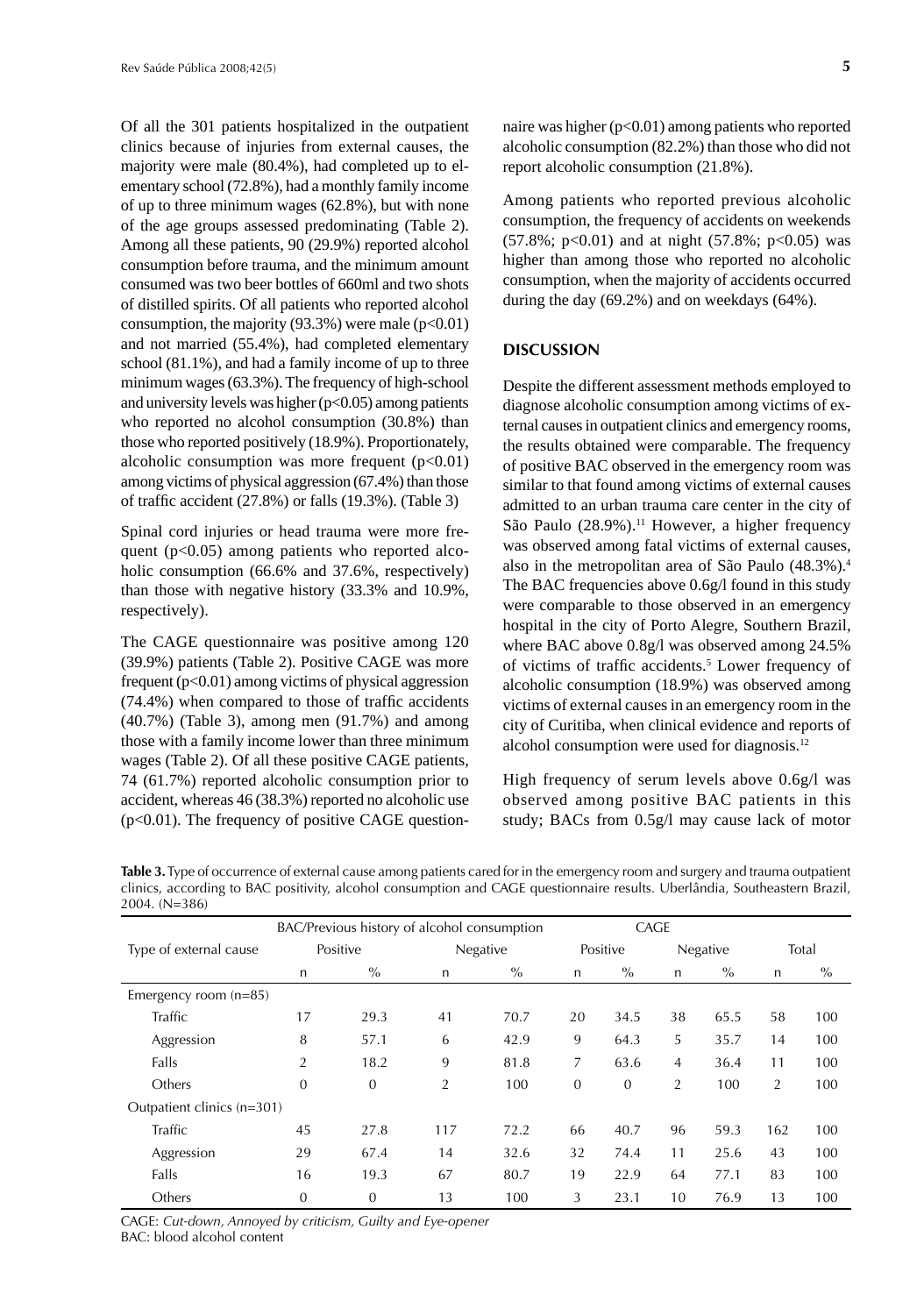coordination, mood swings, and changes in behavior and personality, and may compromise routine activities. These manifestations can intensify with the increase in serum concentration of ethanol,<sup>16,19</sup> predisposing one to accidents or violence.

There was higher prevalence of positive BAC, as well as of the history of alcoholic consumption prior to trauma, among those who were male, not married and with low levels of education and family income. This same patients' profile was observed in studies performed in other Brazilian cities. In these studies, people involved in accidents, including those resulting from alcohol consumption, are usually male $10,11,13,15$  and in the economically active age group, and have low level of education.11 A national survey revealed that men are three times more exposed to physical risks under the effect of alcohol than women.3 Another study showed that the frequency of drinking and driving was 7.4 times higher among men than women.<sup>a</sup> This may be justified by the fact that men adopt risky behavior and pursue risky activities more frequently than women,<sup>5,13</sup> and also by the fact that men abuse alcohol more frequently than women in Brazil, due to certain socio-cultural reasons.<sup>3,a</sup> The predominance of individuals with low levels of education and family income, as observed in this study, may also be related to the fact that the hospital where the study was performed is a local and regional reference service for the public health care network, serving the portion of the population that does not have access to any other type of health care.

Positive BAC, history of alcohol consumption prior to trauma, or positive CAGE was proportionately more frequent among patients who are victims of aggression. This observation shows that people under the influence of alcohol and/or chronic drinkers are more predisposed to violence. These results are comparable to those observed in a study performed in the city of São Paulo, which revealed higher frequency of positive BAC among victims of aggression (46.2%) than among those of transportation accidents (24.2%) or of fall  $(20.2\%)$ .<sup>11</sup> Other studies also revealed high frequencies of alcohol consumption among victims of violence: in the city of São Paulo, positive BAC was found among 42.5% of homicide victims in the second semester of 200110 and among 52.3% of homicide victims in 1994.4 In the city of Curitiba, 50.2% of victims of interpersonal aggression by firearms or bladed weapons were under the influence of alcohol,<sup>12</sup> based on clinical evidence (alcohol breath, agitation, and lack of motor coordination) and on patients' reports. Moreover, in the city of Belo Horizonte, Southeastern Brazil, among the 207 victims of trauma caused by bladed weapons who were cared for in an emergency room, 59.4% had consumed alcoholic beverages.14

The CAGE questionnaire has good sensitivity and specificity to detect chronic alcoholism when used in the emergency room.<sup>20</sup> Among patients with positive BAC and those with positive history of alcoholic consumption prior to trauma, 81.5% and 82.2%, respectively, revealed a positive CAGE questionnaire. This shows that the majority of patients, victims of external causes after alcohol use, were not occasional drinkers, but probably chronic drinkers or alcohol-dependent. The methodology used in this study did not track the harmful use of alcoholic beverages among patients assessed, thus constituting a limitation.

A multicenter study, involving seven cities in Latin America (Salvador and Rio de Janeiro, in Brazil) and Madrid, in Spain, revealed that people who are most frequently victimized by urban violence are male and younger, and consume alcohol.<sup>6</sup> One example of how alcohol abuse can increase the frequency of violence was observed in the city of Diadema, Southeastern Brazil, which was considered, in 1999, one of the cities with highest homicide rates in Brazil. After the implementation of Alcohol Prohibition (also known as "Dry Law"), which established that bars in that city should be closed by 11:00pm, a reduction of 44% in homicide rates was recorded.<sup>8</sup> This can be justified by the fact that loss of self-control and release of aggressive impulses are among the effects of alcohol in the central nervous system, thus posing risk to the physical integrity of the individual and those around him.19

The highest frequency of need for hospitalization among positive BAC patients, cared for in the emergency room, shows that accidents involving people under the influence of alcohol tend to be more serious. This fact has already been described by, at least, two other studies, one from Brazil, performed in the city of São Paulo,<sup>11</sup> and the other one from Los Angeles, US.7 The predominance of the head (skull and face) as the most affected body part among positive BAC patients or those with history of alcohol consumption prior to trauma may be associated, at least in part, with the proportionately higher frequency of physical aggression observed among them. Victims of physical aggression and/or homicides show many head injuries.10 The highest frequency of spinal cord injuries among those with positive history of alcohol use prior to trauma also shows the severity of trauma is potentially greater among people who are under the influence of alcohol.

Among positive BAC patients, as well as among those with previous history of alcohol consumption, the highest frequency of accidents occurred on weekends and at night, comparable to findings from other stud-

a Laranjeira R, Pinsky I, Zaleski M, Caetano R. I levantamento nacional sobre os padrões de consumo de álcool na população brasileira [internet] Brasília: Secretaria Nacional Antidrogas; 2007 [cited 2008 Aug 3]. Available from: http://www.senad.gov.br/relatorio\_padroes\_consumo\_alcool.pdf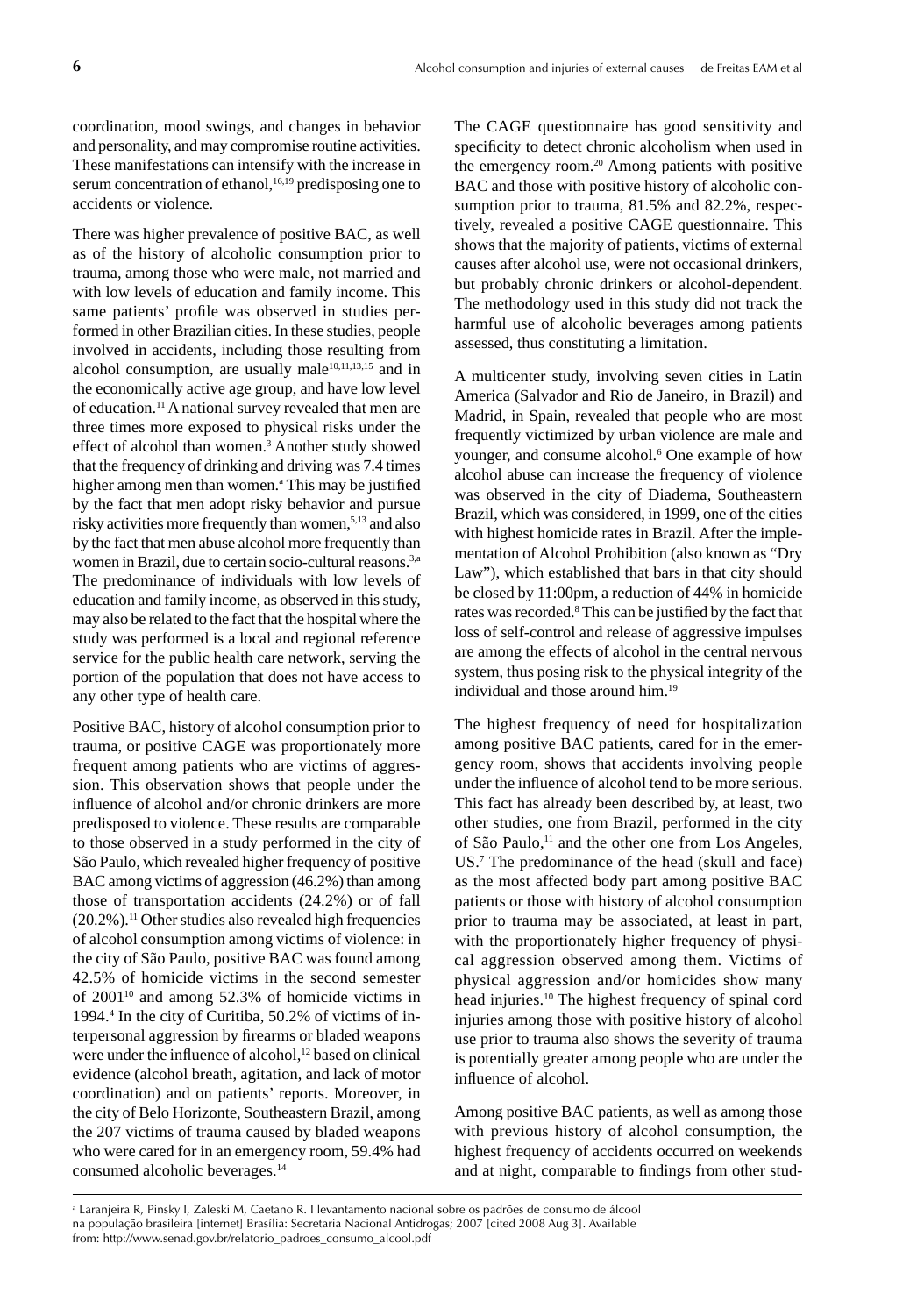ies.5,10,11 This is probably due to the fact that informal get-togethers with alcoholic beverage consumption are more frequent during these periods.

In conclusion, among patients victims of external causes, about one third consumed alcoholic beverages prior to trauma, the majority were chronic drinkers, male, young, and had low level of education and family income. The most frequent external cause was traffic accidents. Proportionately, previous consumption of alcoholic beverages was more usual among patients victims of violence. Victims with positive BAC showed injuries with greater severity more frequently. The occurrence of accidents associated with previous alcohol consumption was more usual on weekends and at night.

## **ACKNOWLEDGEMENTS**

To Selma Regina Guerra Valente, biomedical professional from the clinical analysis laboratory at Uberlândia Clinical Hospital, for performing the determinations of blood alcohol content.